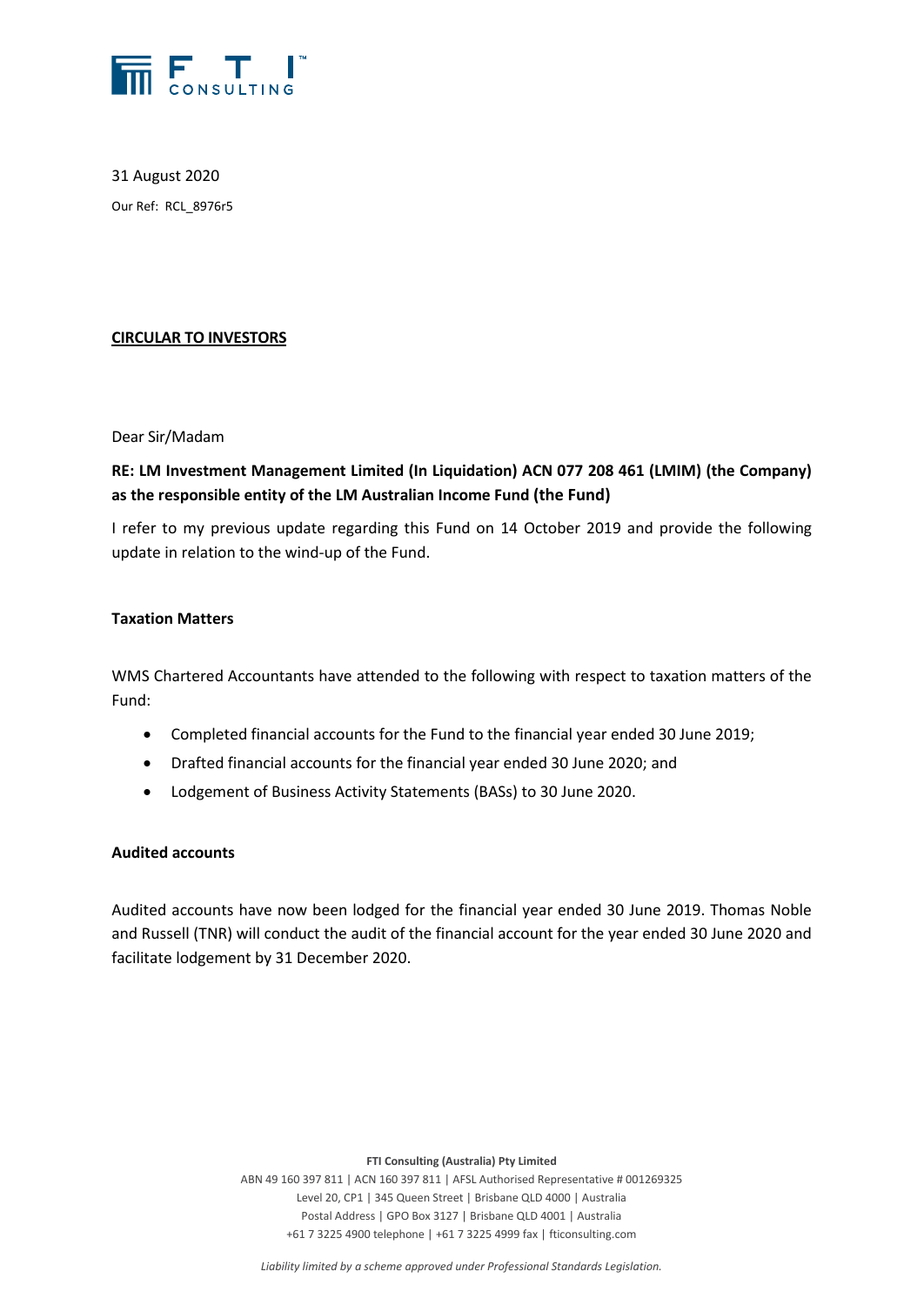### **Indicative Net Asset Value**

An **indicative** position of the Fund and estimated unit price as at 30 June 2020 is set out in the table below. All figures are in Australian Dollars (AUD).

| LM Australian Income Fund NAV as at 30 June 2020         |               |
|----------------------------------------------------------|---------------|
| <b>Item</b>                                              | <b>Amount</b> |
| Cash at Bank                                             | \$8,027,984   |
| <b>Total Fund Assets</b>                                 | \$8,027,984   |
| Less:                                                    |               |
| <b>Fund Payables</b>                                     | $-51,900$     |
| <b>Total Fund Payables</b>                               | $-$1,900$     |
| Indicative Net Assets as at 30 June 2020                 | \$8,026,084   |
| <b>Estimated AUD equivalent units at 30 June</b><br>2020 | 42,749,773    |
| <b>Estimated Unit Price as at 30 June 2020</b>           | <b>SO.19</b>  |

The estimated asset and unit values are expressed in AUD equivalents and are subject to daily market fluctuations. AUD equivalent units have been calculated based on the Australian Taxation Office foreign currency exchange rates for the year ended 30 June 2020. Accordingly, they are subject to change without notice to members.

For the purposes of presenting an indicative net position, the known invoiced liabilities of the Fund at 30 June 2020 which remained unpaid on that date have been included. The net asset position is calculated before consideration of future wind-up costs (including custody fees, accounting and audit costs, and Liquidator remuneration and out of pocket expenses) not yet invoiced or yet to be incurred or determined by the Court. Ongoing wind-up costs are being minimised wherever possible.

The net asset position is also subject to change should additional liabilities of the Fund be identified.

### **Timing for Finalisation and Distributions**